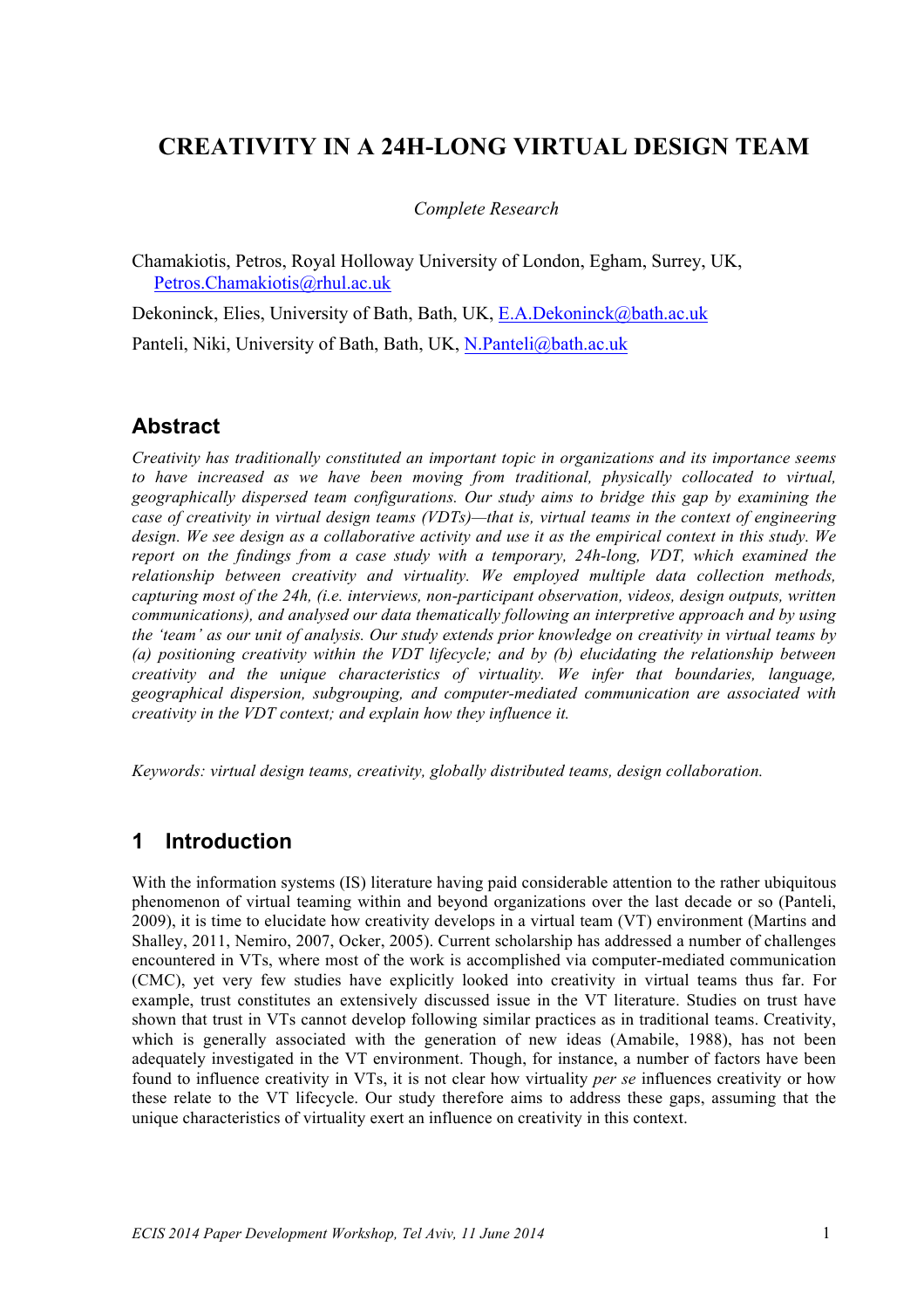We selected engineering design as the empirical context of this study because designers often work in VTs, or virtual design teams (VDTs), as we will refer to them here, and their work requires creativity. We conducted a case study with a temporary VDT comprising ten student engineers, half of whom were based in France and the rest in the UK. The students partook in a popular within the design community project, known as the 'ESTIA 24h of Innovation' (henceforth shortened to ESTIA24), which is unique in that the participating teams are assigned an engineering design task to be accomplished within 24h, enabling the researchers involved to observe the project from start to end. We employed multiple data collection methods and our data were analysed quantitatively and qualitatively. Our findings contribute useful accounts explaining how virtuality influences creativity in this particular VDT context advancing relevant IS literature, and may also be of value to the creativity and design communities.

The remainder of this paper is organized as follows: First we introduce the conceptual foundations of our study, namely VTs and creativity. Subsequently, we present our research site, methods and findings, and discuss our study's contributions, limitations, and implications.

# **2 Conceptual Foundations**

#### **2.1.1 Virtual Teams**

The IS and organizational literatures agree that VTs comprise members that work on a common goal from distant locations predominantly via CMC channels (Cascio, 2000, Kayworth and Leidner, 2000, Lipnack and Stamps, 1997). Therefore, their most salient characteristics are geographical separation/dispersion and relative lack of face-to-face (F2F) communication; overcome with CMC. VTs emerged as a response to a highly competitive global business environment, wherein organizations are expected to capitalize on global expertise, cross-cultural collaboration, and time differences (Cascio, 2000). Further, however, to the aforementioned salient characteristics, and potential benefits, of VTs, there also exist latent characteristics pertaining to VTs, which raise unprecedented challenges for their management.

For example, oftentimes participation in a VT entails (a) having no work or other history with the rest of the team; (b) working in different time zones; and (c) being part of a highly diverse team. In fact, it has been asserted that VTs are multidimensional, as they may be (a) inter- or intra-organizational (organization-related); (b) global or local (location-related); and (c) temporary or permanent (timerelated) (Panteli, 2004b). Another type of VTs is that of Partially Distributed Teams (PDTs) (Ocker *et al.*, 2009), comprising two or more physically collocated subgroups. Such subgroups may influence the performance levels and team dynamics of VTs significantly (O'Leary and Mortensen, 2010, Panteli and Davison, 2005). Moreover, not all VTs make use of similar Information and Communication Technologies (ICTs); CMC in VTs can vary from completely asynchronous (e.g. email) to synchronous (e.g. videoconferencing (VC)), exhibiting varying levels of communication richness (Dennis and Kinney, 1998). What is more, the VT lifecycle is different to a traditional team's; for example, Hertel *et al.* (2005) find that the lifecycle of a VT comprises the following phases: preparations (e.g. technology, participants); launch (e.g. development of rules); performance management (e.g. performance/knowledge management); team development (e.g. training, evaluation); and disbanding (e.g. recognition of achievements).

Not all VT configurations are the same, as they might differ in several aspects, including duration, ICTs used, and degree of geographical dispersion, making their management a challenging task. More recently, given that it is not uncommon nowadays for VT members to meet F2F, scholars have begun to talk about virtuality in teams, rather than VTs, purporting that all teams are virtual to some extent. Despite such assertions, our earlier discussion shows that there exist a number of characteristics which render VTs different from traditional teams. We call these unique characteristics of virtuality and argue that, as we have seen with trust (DeRosa *et al.*, 2004, Jarvenpaa *et al.*, 1998, Panteli and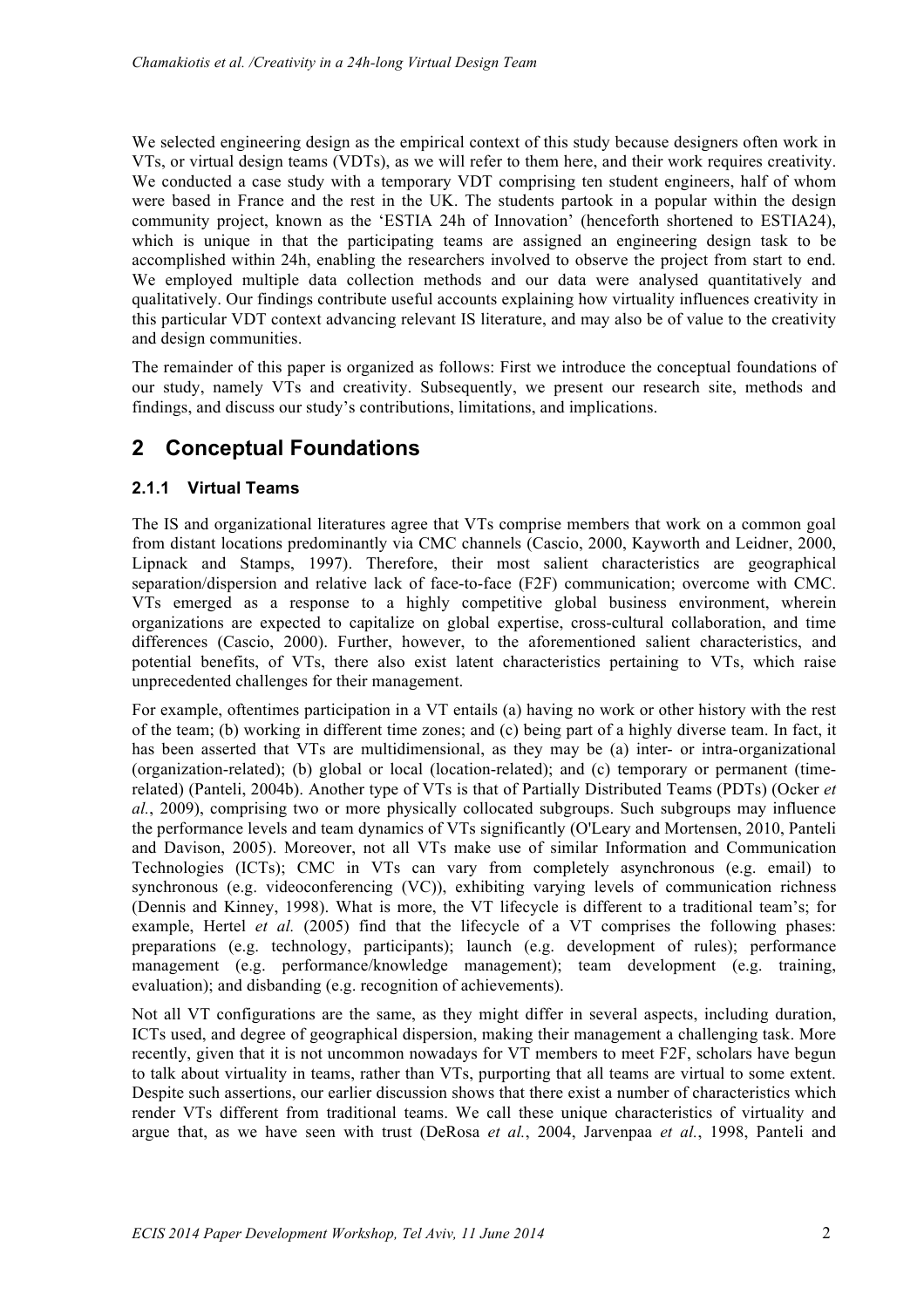Duncan, 2004) and leadership (Bell and Kozlowski, 2002, Cascio and Shurygailo, 2003, Zigurs, 2003), and other topics too, these characteristics may exert an influence on creativity in a VT environment. This takes us to the next section, where we discuss the topic of creativity, before highlighting its importance in the context of VTs in 2.1.3.

#### **2.1.2 Creativity**

Creativity is the precursor for innovation, constitutes an important topic in organizations and is a topic of cross-disciplinary importance (Amabile, 1988). With time, its importance seems to have increased, as creativity is viewed as the means for developing a competitive advantage in a highly competitive global business arena (Andriopoulos and Dawson, 2009). Creativity typically refers to the generation of ideas that are both novel and useful in a particular situation (Amabile, 1988). Early creativity literature centred on the individual, arguing it is certain cognitive abilities (e.g. ability to synthesize) and personality traits (e.g. originality in thinking) that lead to expression of creative behaviour (Guilford, 1950, Torrance, 1974). This research (Torrance, 1974) also contributed ways to measure the degree to which individuals may possess abilities that can lead to creativity. Further to these abilities, scholars have also found that relevant knowledge and motivation constitute factors influencing creativity at the individual level (Amabile, 1988). Later studies, however, took a focus on the team and organizational levels of creativity, asserting that such factors as leadership, team composition, heterogeneity, organizational culture and technology may also exert an influence on creativity (Bharadwaj and Menon, 2000, Chen, 2006, Fagan, 2004, Magadley and Birdi, 2009, Mumford *et al.*, 2007, Pearsall *et al.*, 2008, West, 1990). Further to these factor-based studies, creativity has also been viewed as a process in the literature. For example, Lubart (2001) conducted a review on the creative process, and argued that the traditional, consisting of four stages (preparation, incubation, illumination, verification), creative process model has been, and will have to be again, revisited, after carefully considering the subprocesses one (individual/team) follows.

We argue that this research has yielded some useful insights into how creativity can develop either by individuals themselves, or within a team or organizational environment, but there is no evidence about how creativity manifests itself in a virtual environment. Investigating this is important because of the increasing popularity and deployment of VTs in a number of fields, including engineering. For this, it becomes critical to review the extant literature pertaining to creativity in VTs.

#### **2.1.3 Creativity in Virtual Teams: What do we know?**

The study of creativity in virtual settings traces its roots back in the 90's when researchers became concerned with idea generation in CMC environments of that epoch (Aiken and Vanjani, 1997, Sosik *et al.*, 1998, Valacich *et al.*, 1994a, Valacich *et al.*, 1994b). More work followed on this topic, which explored (a) the divergent and convergent aspects of idea generation in CMC teams (Kerr and Murthy, 2004); (b) ICTs seen as pertinent for idea generation (Ardaiz-Villanueva *et al.*, 2011, DeRosa *et al.*, 2007); (c) e-brainstorming (Alnuaimi *et al.*, 2009, Murthy, 2009); (d) the idea generation process (Lilien *et al.*, 2002); and (e) the effects of anonymity ensued by CMC on idea generation (Pissarra and Jesuino, 2005). These studies pursue a better understanding of how creativity develops in CMC environments, but carry the following limitations: (a) they ignore the implications of being a VT member as discussed earlier; (b) they focus on idea generation only and do not talk about creativity; and (c) some of them refer to ICTs that are not relevant today.

More recently, scholars have talked about creativity in VTs more explicitly. For example, Nemiro mapped out the VT creative process (Nemiro, 2002), following a four-stage model, similar to the one in the traditional literature (see above Lubart, 2001); and identified a number of building blocks (e.g. interpersonal and task connection) that need to be in place for creativity to occur (Nemiro, 2007), while Ocker (2005), on the other hand, unpacked a set of enhancers (e.g. stimulating members) of and inhibitors (e.g. dominance) to VT creativity. Furthermore, Kratzer *et al.* (2006) infer that the higher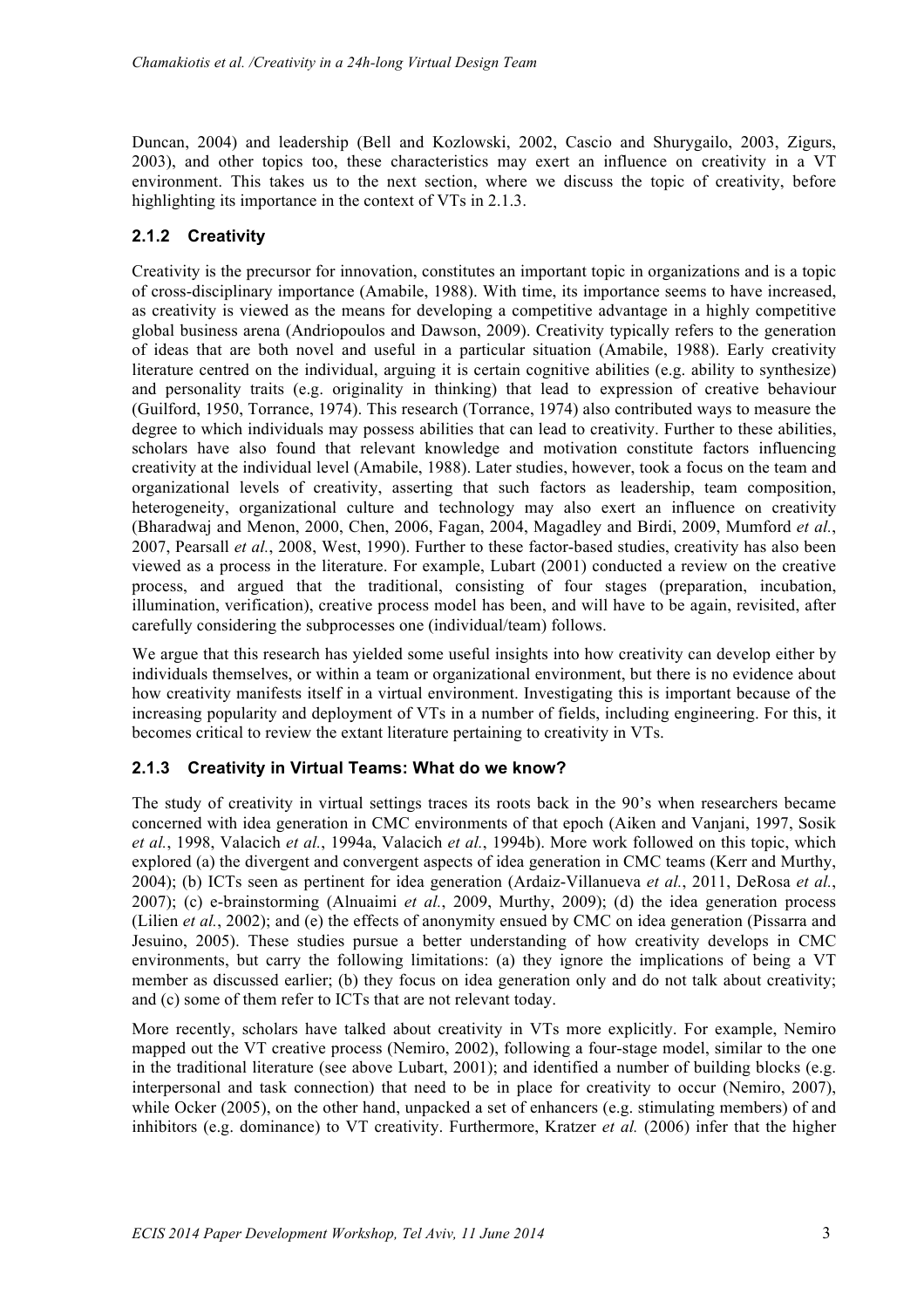the variance of geographical dispersion and computer mediation, the more creative the VT performance in terms of generation of ideas, application, and methods. Further research on the topic has looked into anonymity and structure for VT creativity (Chang, 2011); the effects of member demographic variations on VT creativity (Martins and Shalley, 2011); the associations between leadership style and VT creativity (Wang *et al.*, 2011); and finally brainstorming in VTs (Dzindolet *et al.*, 2012). However, in most of these studies the role of virtuality and its unique characteristics has been significantly downplayed. Notably, Ocker (2005) and Nemiro's (2007) findings could well be found in studies of creativity in traditional contexts.

Though a small number of studies (e.g. Nemiro, 2007, Ocker, 2005) have looked into creativity in VTs, we identified only two studies explicitly addressing creativity in VDTs—namely, VTs in the engineering design (henceforth design) context. The first study concerns a controlled experiment in which eight VDTs were assessed in terms of quantity, quality, novelty, and variety of generated ideas (Glier *et al.*, 2011); and the second concerns a case study conducted with six VDTs, which contributes a set of factors influencing creativity in that specific VDT context (Chamakiotis *et al.*, 2013). Though these two studies advance our understanding of creativity in VDTs, they do not examine the relationship between creativity and virtuality. We identify this as a knowledge gap emerging from extant literature and aim to address it in this present study. Presented next is our methodology.

# **3 Methodology**

## **3.1 Research Approach**

Much of the afore-discussed research is based on quantitative, 'snapshot' research paradigms which stem from the natural sciences, seek to test made hypotheses or identify causalities between certain factors and certain situations, and inevitably remove the dynamism encountered in organizational contexts (Markus and Robey, 1988). However, isolating single factors from organizational processes that involve human activity, and developing factor-models may not be germane to the study of VTs (Clear, 2009), or that of creativity in VTs, where organizational processes are shaped through the interaction of actors and events (Newman and Robey, 1992). In contrast, in this study, we follow an open, interpretive approach to allow any findings to emerge from it, in our quest to understand how the unique characteristics of virtuality influence creativity in the VDT context. Our approach is mostly qualitative, aiming to pursue a better understanding of the phenomenon under investigation, yet, it has quantitative elements, i.e. ideas count.

## **3.2 Research Site**

We focused on a single VT and investigated it as closely as possible. This approach offers considerable advantages, such as that of being able to understand a single research context. Therefore, we chose ESTIA24 as a research site and pursued a case study with a single VDT, partially distributed between the UK and France in October 2010. ESTIA24 is organized by a French engineering university every year and invites students from across the world to partake in a 24h-long project, to be held either virtually from different locations, or in the French site, in order to design a prototype selected from within a large number of design briefs. The teams enjoy the freedom of working around their design task in their own ways. The VDT we investigated involved two subgroups of engineering students from the UK and France studying in the respective countries. Their characteristics are outlined in Table 1 below. The design process was observed throughout from the UK site. Therefore, we acknowledged an important limitation of our study prior to its commencement; that most of the French subgroup's activity would be missed.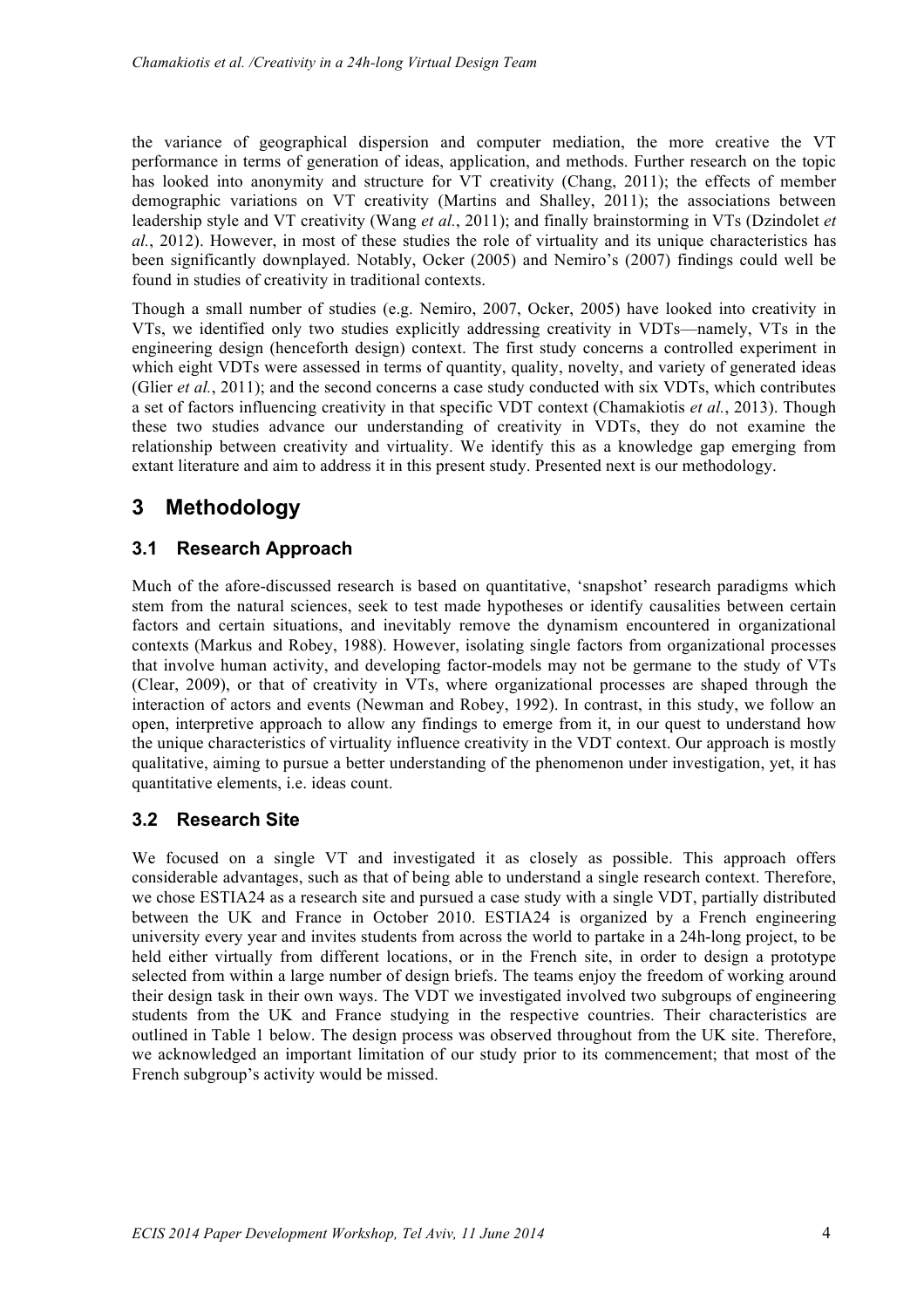## **3.3 Data Collection and Analysis**

In this section, we discuss the methods we used to collect, and subsequently to analyse, our data. The collected data can be grouped into four categories: video recordings, written outputs, interview data, and supporting material (Table 1).

| Category                             | <b>Type</b>                         | <b>Coll. Method</b>      | No.           | Length             |
|--------------------------------------|-------------------------------------|--------------------------|---------------|--------------------|
|                                      | IP-based VC                         | Video camera             | 8 sessions    | 175 minutes        |
|                                      | Skype VC                            | Video camera             | 5 sessions    | 125 minutes        |
|                                      | Skype IM                            | Forwarded                | 5 dialogues   |                    |
| <b>Video Recordings</b>              | UK interactions                     | Video camera             |               | 485 minutes        |
|                                      | Computer-Aided<br>Design (CAD) Work | Panopto                  | Insignificant | Insignificant      |
|                                      | Internet research                   | Panopto                  | 9 sessions    | 660 minutes        |
|                                      | Emails                              | Forwarded                | 3 emails      | Insignificant      |
|                                      | Photos                              | <b>Manual Collection</b> | 74 files      |                    |
|                                      | Physical drawings                   | Manual Collection        | 6 drawings    |                    |
| <b>Written Outputs</b>               | Notebook notes                      | Manual Collection        | 5 items       | 5 pages            |
|                                      | Flipchart notes                     | Manual Collection        | 14 items      |                    |
|                                      | Post-it notes                       | <b>Manual Collection</b> | 117 items     |                    |
|                                      | Interviews                          |                          | 5             | $\sim$ 100 minutes |
| <b>Interviews Data</b>               | Informal discussions                |                          | Unrecorded    | Unrecorded         |
|                                      | Observations                        | Logbook                  |               | 8 pages            |
| <b>Supporting</b><br><b>Material</b> | Design briefs<br>document           | Manual Collection        | 1 brief       | 1 page             |

*Table 1. Detailed Data Collection Table*

The different datasets used were not used for triangulation purposes, as confirmatory device, which is common in quantitative research, but rather for completeness purposes, sketching a richer picture of our case study (Tobin and Begley, 2004). Video recordings captured the team's interactions in speaking and were generated using a departmental high quality video camera. They include most brainstorming and 'get-together' sessions of the UK participants and all the interactions between the two subgroups, attained via VC'ing. They therefore combined audio and visual material. Skype VCs were recorded both with the video camera and by the participants themselves using Panopto—a software program a priori installed on their laptops—that captures screen and audio activity.

Written outputs concerned all written communications between the two subgroups (i.e. emails, Skype IM); as well as some of the design outputs. Xobni had been installed on the participants' laptops to count, measure the frequency of, and record their email activity, but the participants found its use confusing and instead forwarded all their written communication to us once ESTIA24 was over. The volume of the communication-related written data was substantially lower than the other types of data, and the number and content of emails exchanges, in particular, were insignificant. All physical drawings (made on flipchart papers) and post-it notes the UK participants produced while brainstorming were collected post-ESTIA24. Photographic evidence of the above was also collected.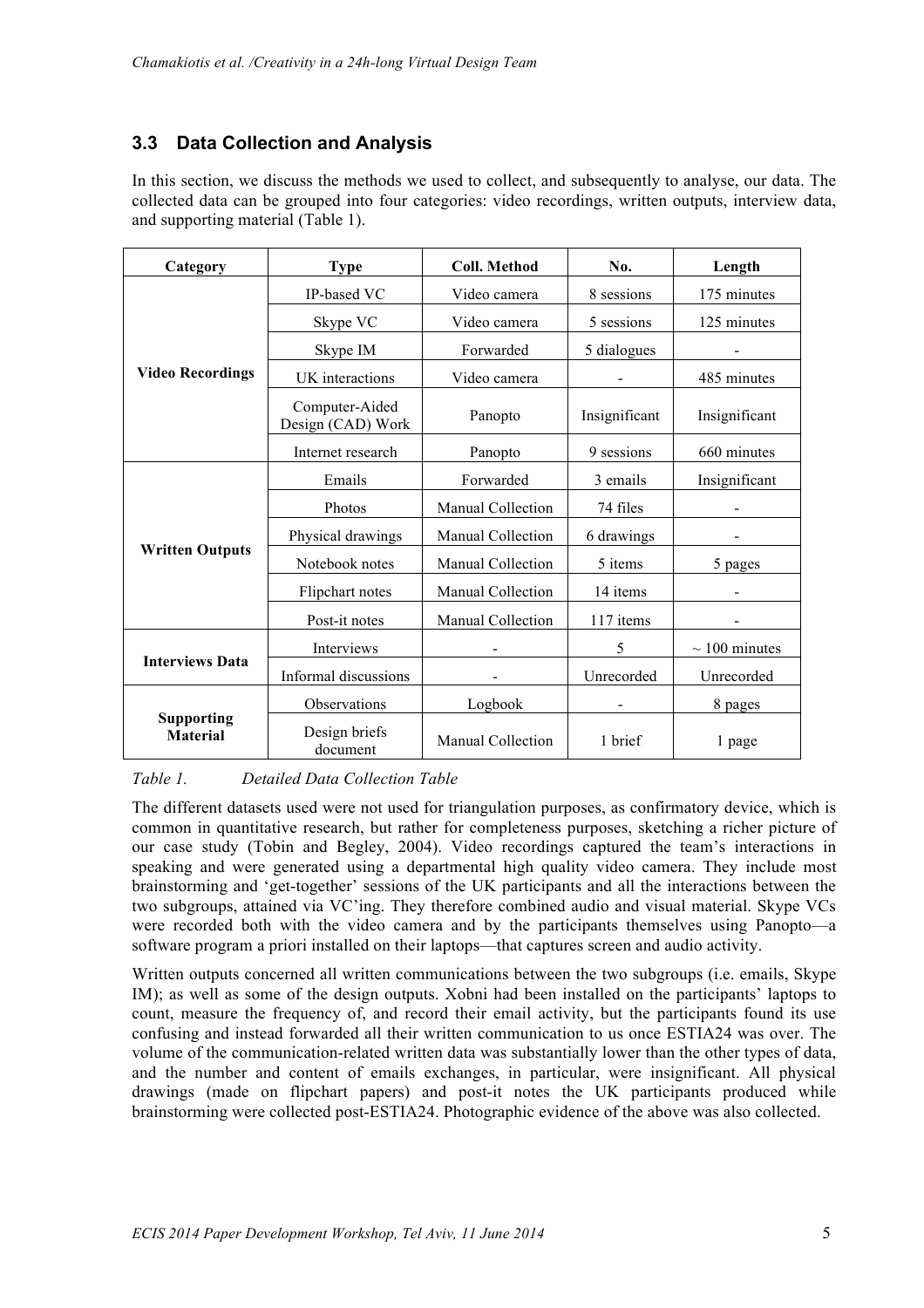Interview data involved both informal discussions had with the participants prior to ESTIA24 and reflection interviews at the end. Initially, background information was collected, whereas the reflection interviews, which lasted around 20 minutes each and were semi-structured in nature, addressed: the participants' initial expectations; their experience and the challenges they faced; the virtual aspect of ESTIA24 and whether they could relate this to previous experiences; dynamics within and beyond their subgroup; their views on the task and its creativity; an example of high and/or low creativity; and an overall reflection.

We began our analysis by watching all the recordings and counting the ideas the participants came up with. Typical phrases when coming up with a new idea were: "How about… What if…". Watching the recordings and looking into our logbook observations taken throughout the 24h enabled us to identify the different stages of the 24h-long design process, extract the ideas generated during the process, and place them under the phases during which they were generated. In identifying the different phases, we were also able to see the environment in which each idea occurred (e.g. team, individual) and the medium through which it occurred (e.g. VC, Skype). We also identified management issues (e.g. how they would communicate, or when they would communicate next). This breakdown of the design process was initially performed on large flipchart papers whereon we placed each idea using post-it notes on a 24h timeline, using post-it notes of different colours, and was later transferred and inserted into an Excel spreadsheet where we also included the ideas we extracted from the team's physical drawing and post-it notes. Once all design-related ideas were placed rightly where they belonged, we attempted to trace all ideas and understand which of them were combined, died, or survived to the end. Insofar as management issues are concerned, these were looked at separately and were put together into different categories. Lastly, we transcribed the interviews manually and inserted them into QSR NVivo 9, where they were analysed thematically using open and axial coding. Our axial coding was informed by relevant literature. Next, we analyse and discuss our findings.

# **4 Analysis and Findings**

## **4.1 Individual- and Team-level Characteristics of the VDT**

We begin our analysis by presenting the individual- and team-level characteristics of the participants in our study (Table 2). Insofar as the individual-level characteristics are concerned, and barring the French subgroup which we did not look into closely, the UK participants were highly homogenous with one variation in terms of nationality and first language, and another in terms of whether they had pursued an industrial placement or taken a specialism in their degrees. It is also necessary to discuss the team-level characteristics.

| Name               | Craig          | <b>Dylan</b>   | <b>Henry</b> | Rvan           | <b>Sean</b>    |
|--------------------|----------------|----------------|--------------|----------------|----------------|
| <b>Nationality</b> | <b>British</b> | <b>British</b> | Chinese      | <b>British</b> | <b>British</b> |
| Language           | English        | English        | Cantonese    | English        | English        |
| Gender             | $M^*$          | M              | М            | М              | М              |
| Age                | 22             | 23             | 24           | 23             | 22             |
| <b>Subject</b>     | Mechanical     | Mechanical     | Mechanical   | Mechanical     | Mechanical     |
|                    | Engineering    | Engineering    | Engineering  | Engineering    | Engineering    |
| <b>Specialism</b>  | Design         | Design         |              |                | Design         |
| <b>Placement</b>   | N*             | N              | Y*           |                | N              |
| Year               | 4th            | 4th            | 5th          | 5th            | 4th            |

#### *Table 2. Presentation of the UK Participants \*M=male, Y=yes, N=no*

The team's task was to design an 'eco-citizen object for the office;' a design brief they selected from a document listing 34 possible product/service ideas. The brief was broad and lacked an illustration,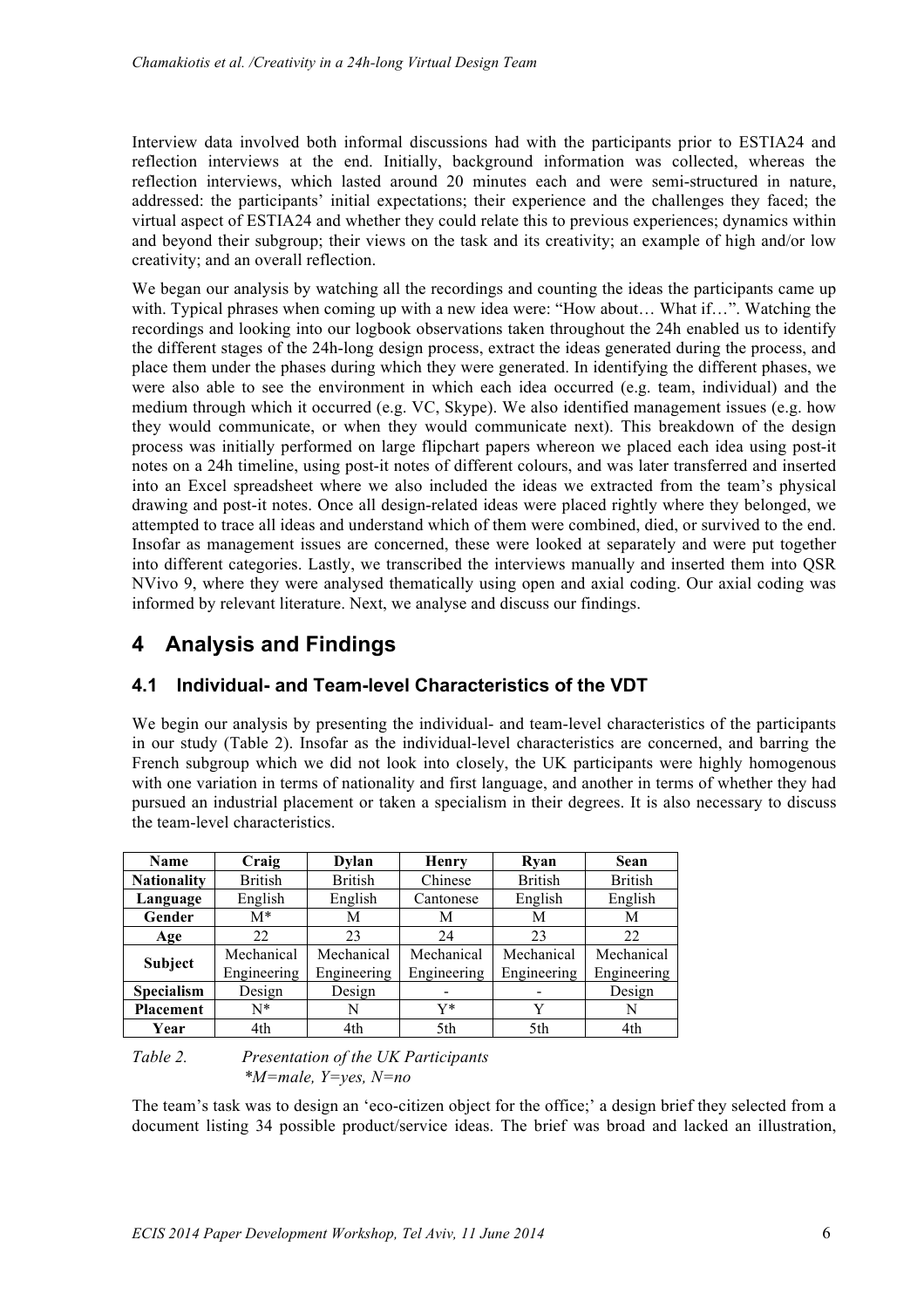allowing for freedom and creativity. The VT falls into the category of PDT, as it comprised two physically collocated subgroups (the UK and the French one) and had no isolated members. To overcome the geographical dispersion boundary the team used a number of ICTs to communicate and collaborate. We provided them with limited use of an IP-based VC system whose use they distributed themselves over the 24h. They also used instant messaging (IM) (i.e. Skype), some synchronous Skype communication (as the time we allowed for VC did not suffice), emails (minimally), YouTube (at the latter stages to pass on videos on one another), and undeniably F2F communication within each subgroup. However, F2F communication was not possible between the two subgroups, as the UK one were based in the UK and the French one in France.

### **4.2 Creativity and the Design Process in the ESTIA24 VDT**



*Figure 1. An Unorganized Representation of Generated Ideas in the VDT*

Our analysis showed that the VT produced a large number of ideas which they gradually processed, reshaped, and enhanced—an on-going process that ultimately led to the production of finished ideas. Once the design brief was selected (during the first hour of the 24h), the team knew their task was to design an 'eco-citizen object for the office'. In Figure 1 we provide in a wordcloud an unorganized representation of all the design-related ideas that emerged throughout the 24h. As we show graphically in Figure 2, most ideas emerged early on, during the conceptual stages of the design process, and were either finished ideas (products) or, most commonly, unfinished ideas (about design elements/features). We observed that, despite the fluctuant character of creativity, during the latter stages of the process the amount of generated ideas was considerably lessened, as issues of physical fatigue, and reduced motivation, among others, affected the team members. Notably, of the 197 ideas, only 37 were generated from 0030 until 1300 (Figure 2).



**The VDT Lifecycle and Design Process** 

#### *Figure 2. Creativity during the VDT Lifecycle*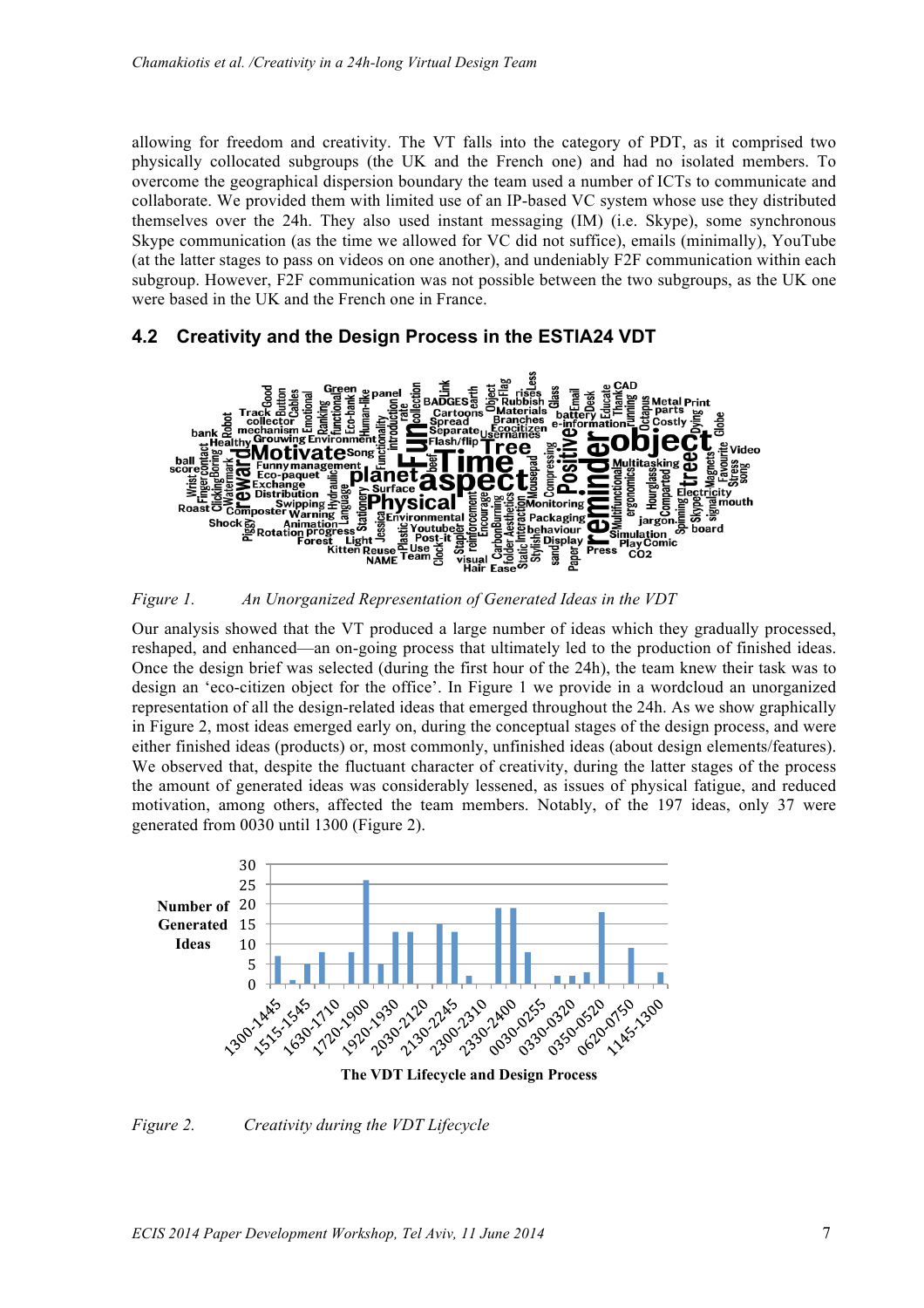Next, we present our analysis of the issues that were found to influence creativity in our effort to understand how creativity is influenced by the unique characteristics of virtuality.

|                         | <b>Enhancers of Creativity</b>                                                                                                                                                                                                                                                                                      |                                                                                                              | <b>Inhibitors to Creativity</b>                                                                                                                                                                                                                                                                          |                                                                                                                                            |  |
|-------------------------|---------------------------------------------------------------------------------------------------------------------------------------------------------------------------------------------------------------------------------------------------------------------------------------------------------------------|--------------------------------------------------------------------------------------------------------------|----------------------------------------------------------------------------------------------------------------------------------------------------------------------------------------------------------------------------------------------------------------------------------------------------------|--------------------------------------------------------------------------------------------------------------------------------------------|--|
|                         | Major                                                                                                                                                                                                                                                                                                               | <b>Minor</b>                                                                                                 | Major                                                                                                                                                                                                                                                                                                    | <b>Minor</b>                                                                                                                               |  |
| <b>Boundaries</b>       |                                                                                                                                                                                                                                                                                                                     |                                                                                                              | Differences in education<br>and culture generated<br>boundaries that inhibited<br>shared understanding of<br>(a) VDT collaboration<br>and (b) concepts and<br>their roles, significance<br>and rationale<br>Boundaries in culture<br>augmented the<br>perceived distance<br>between the two<br>subgroups | Boundaries owed to<br>education influenced the<br>difference approaches<br>taken toward VDT work                                           |  |
| Language                |                                                                                                                                                                                                                                                                                                                     | Lack of language<br>fluency leading to<br>different<br>expressions of<br>creativity: acting<br>out a concept | Lack of language fluency<br>making the participants<br>lose track                                                                                                                                                                                                                                        | Lack of language fluency<br>leading to reduced<br>elegance of describing<br>ideas                                                          |  |
| Geographical Separation | Geographical separation<br>between University A<br>and ESTIA24: lack of<br>direct pressure by<br>organizers leading to<br>more creativity<br>Geographical separation<br>between University A<br>and ESTIA24: absence<br>from ESTIA24 social<br>events and temptations<br>helped the subgroup<br>remain more focused |                                                                                                              | Geographical separation<br>between the two<br>subgroups: idea<br>generation process being<br>partially missed<br>Geographical separation<br>between the two<br>subgroups: work<br>duplication / working on<br>unrelated tasks                                                                            | Geographical separation<br>between University A and<br>ESTIA24: led to the team<br>selecting a design task<br>they were not happy<br>with. |  |
| Subgrouping             |                                                                                                                                                                                                                                                                                                                     |                                                                                                              | Multidimensional<br>Subgrouping:<br>Locational, Cultural,<br>Linguistic, Educational                                                                                                                                                                                                                     |                                                                                                                                            |  |

## **4.3 Influences on Creativity in the ESTIA24 VDT**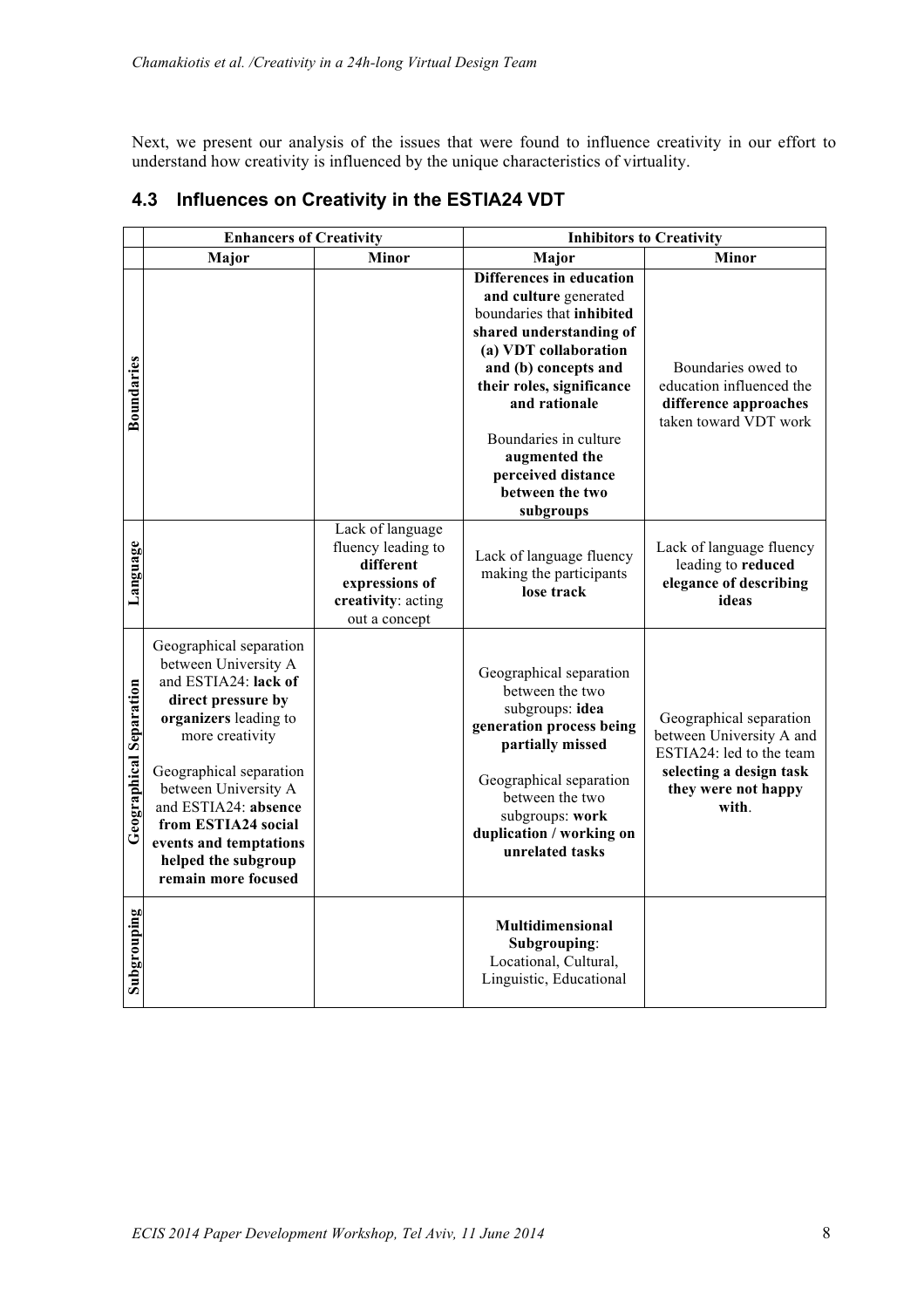| CMC |  | CMC causing an<br>artificial environment<br>characterized by the need<br>to take turns, fixed<br>participant positions and<br>lack of spontaneity | Synchronous ICTs were<br>either costly (i.e. VC) or<br>of poor quality (i.e.<br>Skype)                     |                                                                       |
|-----|--|---------------------------------------------------------------------------------------------------------------------------------------------------|------------------------------------------------------------------------------------------------------------|-----------------------------------------------------------------------|
|     |  |                                                                                                                                                   | Asynchronous ICTs were<br>either abstractive or time<br>consuming (e.g.<br>uploading videos on<br>YouTube) |                                                                       |
|     |  | <b>Lack of pertinent ICTs</b><br>for design (e.g. shared<br>blackboard); inhibiting<br>use of pen and paper<br>techniques                         | <b>Lack of CMC</b><br>management and<br>coordination<br>mechanisms                                         |                                                                       |
|     |  |                                                                                                                                                   |                                                                                                            | CMC reducing levels of<br>visibility and clarity<br>between subgroups |

*Table 3. Synopsis of Influences on Creativity in the ESTIA24 VDT*

Table 3 synopsizes the findings on the influences on creativity in the VDT investigated, and provides short illustrations of the way in which creativity was influenced. These findings emerged from our analysis and relate to the following unique characteristics of virtuality, which are also found in the literature: boundaries, language, geographical separation, subgrouping, CMC, and VDT lifecycle. Further, different roles were identified; for example, certain characteristics acted as enhancers of creativity, whereas others as inhibitors, while some played a major and others a minor role.

**EXECUTE ASSASS AND ASSASS AND ASSASS AND ASSASS AND ASSASS AND A CONSERVATION THE TRANSFER CONSERVATION THE CHARGE CONSERVATION THE CHARGE CONSERVATION CONSERVATION THE CONSERVATION CONSERVATION THE CONSERVATION CONSERVA** Boundaries took many forms—for example, reducing visibility between the two subgroups: "*Maybe we should let them talk first this time […] Now that we see what we each have … we will develop our ideas further and we will ring you back in two and a half hours and we should then be in a position to take things forward*" (video extract) and clarity "*Do we want to make one object between us (the two subgroups) or two objects that work together*" (video extract). Our findings also highlighted that the cross-boundary dimension of the VDT influenced creativity. Most commonly, these boundaries were found to be education-, conceptand language-related. For example, the different subgroups followed different ways to deal with the task, due to their different educational background: "*I think your job as a designer, as an engineer, is to investigate the original problem, and decide if that is actually the problem, or if something else is the problem. A lot of the times what you're told is the problem is not the problem.*" (interview extract). Overall, boundaries were found to inhibit the VDT's creativity. These findings also highlight the dimensional character of the two subgroups. The VDT under investigation was comprised of two subgroups which were highly homogeneous within them, and highly heterogeneous between them. It was found that this multidimensional type of subgrouping—emphasizing locational, educational, cultural, and other differences—exacerbated the influence of the afore-discussed boundaries.

Language differences were found to have a twofold effect. On the one hand, lack of language proficiency led to alternative ways of expressing ideas; by, for instance, acting out the functions of a concept on VC. On the other hand, however, language differences slowed down the creative process. As a participant put it, "*language barriers you have to speak much slower and use less, simple language to describe it, so normally for me at least, I go quickly through ideas, but then I had to slow down a lot*" (interview extract).

Geographical separation between the two subgroups also influenced creativity in the VDT. On the one hand, geographical separation between one subgroup and the ESTIA24 main site meant that the former were able to remain concentrated on the task and retain high degrees of creativity with no distractions, while it also gave them freedom to be more creative as they were not receiving pressure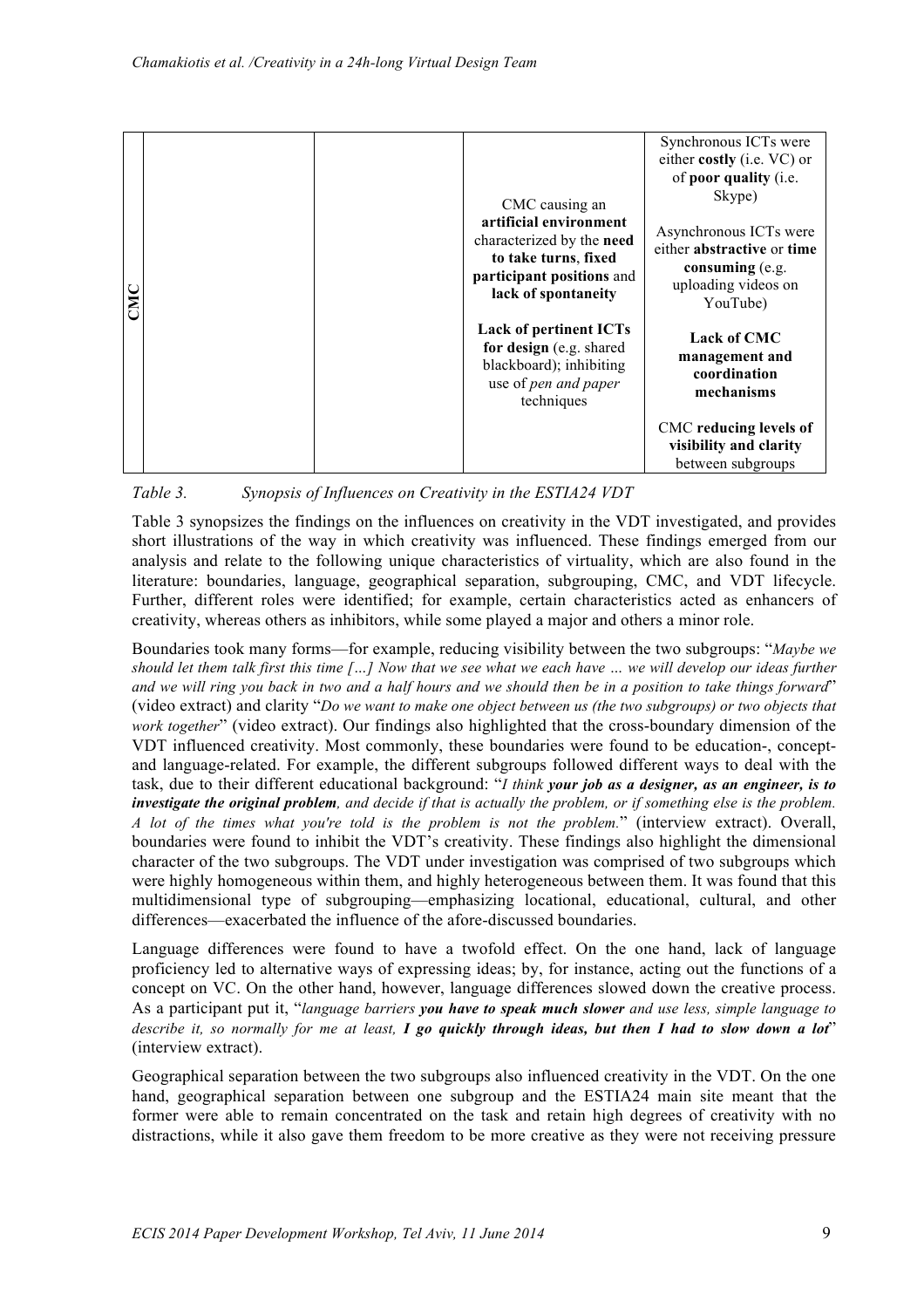from the ESTIA24 organizers. It also meant, however, that an unsuitable design task was selected due to one subgroup not being physically present when the tasks were being introduced to the participating teams. Further to these enhancing and inhibiting roles of geographical separation between the UK subgroup and the ESTIA24 site, geographical separation between the two subgroups that comprised the VDT influenced creativity negatively; it led to work duplication which was counterproductive, and, importantly, it resulted in much of the creativity process being missed: "*… you come up with a solution, but all the process you've gone through to arrive at that solution, you wouldn't actually share it, and lots of the time that information is more viable, or just as viable as your final solution, because they might have excluded something which we would have included.*" (interview extract).

CMC is what enabled the two subgroups to come together and form a VDT, yet it is what inhibited their creativity as well. Our findings suggest that CMC created an artificial work environment: "*… we had to take turns to talk whereas in reality when you have a conversation, people jump in all the time, you sketch, you go around […] turns became more like, about going through an agenda, going through, stating, what we had done, but then not really having a discussion […] it was always from this fixed position […] you could [not] see what they were looking at […] they had one static camera and then they were zooming into the board, and we would miss all their facial expressions […] a lot of the time you have like a moment that comes to you very quickly and you either need to share it quickly or you can forget what you were thinking.*" (interview extracts). What is more, the ICTs used were not pertinent to the design task. For example, the participants argued that emails would be very distracting. As this quote highlights, though the ICTs the VDT used may have had disadvantages, they did nevertheless help the participants be creative collaboratively: "*We were showing them ideas like, one of my ideas, the time capsule, you flip it round, the sun goes up, and say if you don't recycle or put the rubbish somewhere then the earth is sinking, we didn't realize it would have been better to have one side half of it and the other side the other half. They had the ideas, you know when people look at your design and have more ideas, at the end they got it but it took like 10 minutes.*" (interview extract).

## **5 Discussion and Contributions**

Our study (a) presumed that creativity in VTs has not been researched adequately, though the unique characteristics of virtuality may exert an influence on creativity and render therefore practices developed in the traditional environment unsuitable; and (b) used design as a pertinent empirical context. ESTIA24 was a pertinent research site because it allowed us to investigate the VDT from initiation to termination and acquire a relatively complete image of the VDT, while our highly diverse dataset provided a rich picture of the case study. Though the literature offers some useful accounts of creativity in VTs (e.g. Chang, 2011, Ocker, 2005) and in VDTs (Chamakiotis *et al.*, 2013, Glier *et al.*, 2011), the relationship between creativity and virtuality had not been previously unpacked. Rather, these studies have either provided factors that may be relevant in any context (virtual or F2F) or have focused on other issues (e.g. quality of generated ideas). With our study, we extend this literature by (a) positioning creativity within the VDT lifecycle; and by (b) providing insights on how the unique characteristics of virtuality that emerged from our analysis influences creativity in a VDT context.

Our findings inform literature on the VT lifecycle (Hertel *et al.*, 2005) by positioning creativity within it. Specifically, we found that creativity in the VDT is influenced by the design process and is high during the conceptual design phase. Further, though it diminishes in the latter stages, still creative moments can occur. Our findings also extend literature on boundaries in VTs (Panteli, 2004a) by highlighting that these can take many forms (e.g. educational, conceptual), reduce visibility within a VDT, and overall inhibit creativity. Subgrouping constitutes a unique organizational configuration within VTs (Panteli and Davison, 2005), and, further to subgroup dominance influencing creativity in VDTs (Chamakiotis *et al.*, 2013), our findings show that if subgroups are highly heterogeneous, i.e. they vary in more than one aspects, as it has been the case in this case study, they act as major inhibitors to creativity. Similarly to previous research (Chamakiotis *et al.*, 2013), difficulties in language use led to alternative way of expressing ideas. Geographical separation, rather than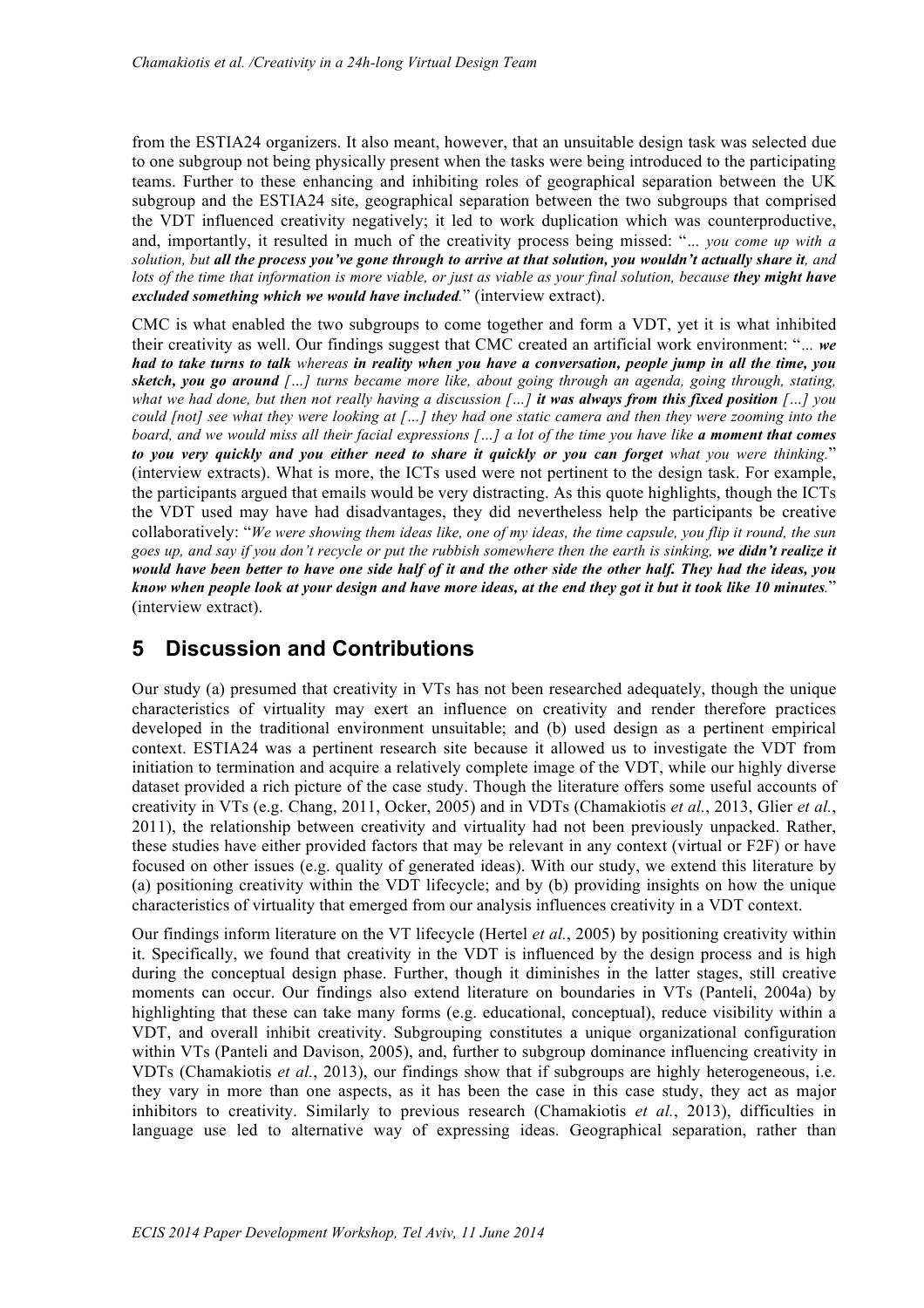dispersion, was found to be the case in this VDT. Geographical separation was posited (a) between the two subgroups and (b) between the UK subgroup and ESTIA24. It was found that the former had a twofold effect, both enhancing and inhibiting creativity, while the latter mainly had a detrimental influence on VDT creativity, resulting in participants missing large part of the creative process. CMC inhibited creativity too, by, for instance, slowing down the creative process and by creating an artificial environment in which the participants found it challenging to be creative collaboratively.

Our study is significant as it is the first to start sketching a picture of how creativity is influenced by the unique characteristics of virtuality in VDTs. Importantly, we show with our study where creativity occurs during the VDT lifecycle. Moreover, though others scholars (e.g. Nemiro, 2007, Ocker, 2005) have looked into creativity in VTs, these studies do not show how virtuality influences creativity.

# **6 Limitations and Implications**

We have identified the following limitations: (a) geographical separation was an important limitation, as it did not allow us to record the French subgroup's activity; (b) observations and interview data were subjected to the researchers' interpretations; (c) the participants were students and these findings may be insignificant in industry; and (d) statistical generalizability is constrained due to small sample size. These limitations give rise to future research. For example, taking the case of industrial VDTs may be more valuable to practitioners, while inclusion of other types of VDTs, with varying degrees of heterogeneity, ICTs used, and geo-temporal dispersion, will further increase our understanding of creativity in VDTs. Our study also has implications for practitioners. For example, bringing individuals together by solely providing them with the ICTs to use does not suffice for creativity. The virtual character may generate boundaries that inhibit visibility between VDT participants, resulting in much of the creative process being missed. Pertinent ICTs must be in place that will allow them to share their designs more easily (e.g. shared boards).

## **Acknowledgements**

We would like to thank the ten participants who volunteered to take part; the ESTIA24 Founder, Professor Jérémy Legardeur, for giving us permission to conduct the case study; and the Engineering and Physical Sciences Research Council (EPSRC) for funding this research.

## **References**

- AIKEN, M. and VANJANI, M. 1997. A comparison of synchronous and virtual legislative session groups faced with an idea generation task. *Information & Management,* 33(1)**,** 25-31.
- ALNUAIMI, O., ROBERT, L. and MARUPING, L. Year. Social Loafing in Brainstorming CMC Teams: The Role of Moral Disengagement. *In*, 2009. IEEE, 1-9.
- AMABILE, T.M. 1988. A model of creativity and innovation in organizations. *Research in organizational behavior,* 10(1)**,** 123-167.
- ANDRIOPOULOS, C. and DAWSON, P. 2009. *Managing Change, Creativity and Innovation,*  London, UK, Sage Publications Ltd.
- ARDAIZ-VILLANUEVA, O., NICUESA-CHACÓN, X., BRENE-ARTAZCOZ, O., SANZ DE ACEDO LIZARRAGA, M.L. and SANZ DE ACEDO BAQUEDANO, M.T. 2011. Evaluation of computer tools for idea generation and team formation in project-based learning. *Computers & Education,* 56(3)**,** 700-711.
- BELL, B.S. and KOZLOWSKI, S.W.J. 2002. A typology of virtual teams: Implications for effective leadership. *Group & Organization Management,* 27(1)**,** 14-49.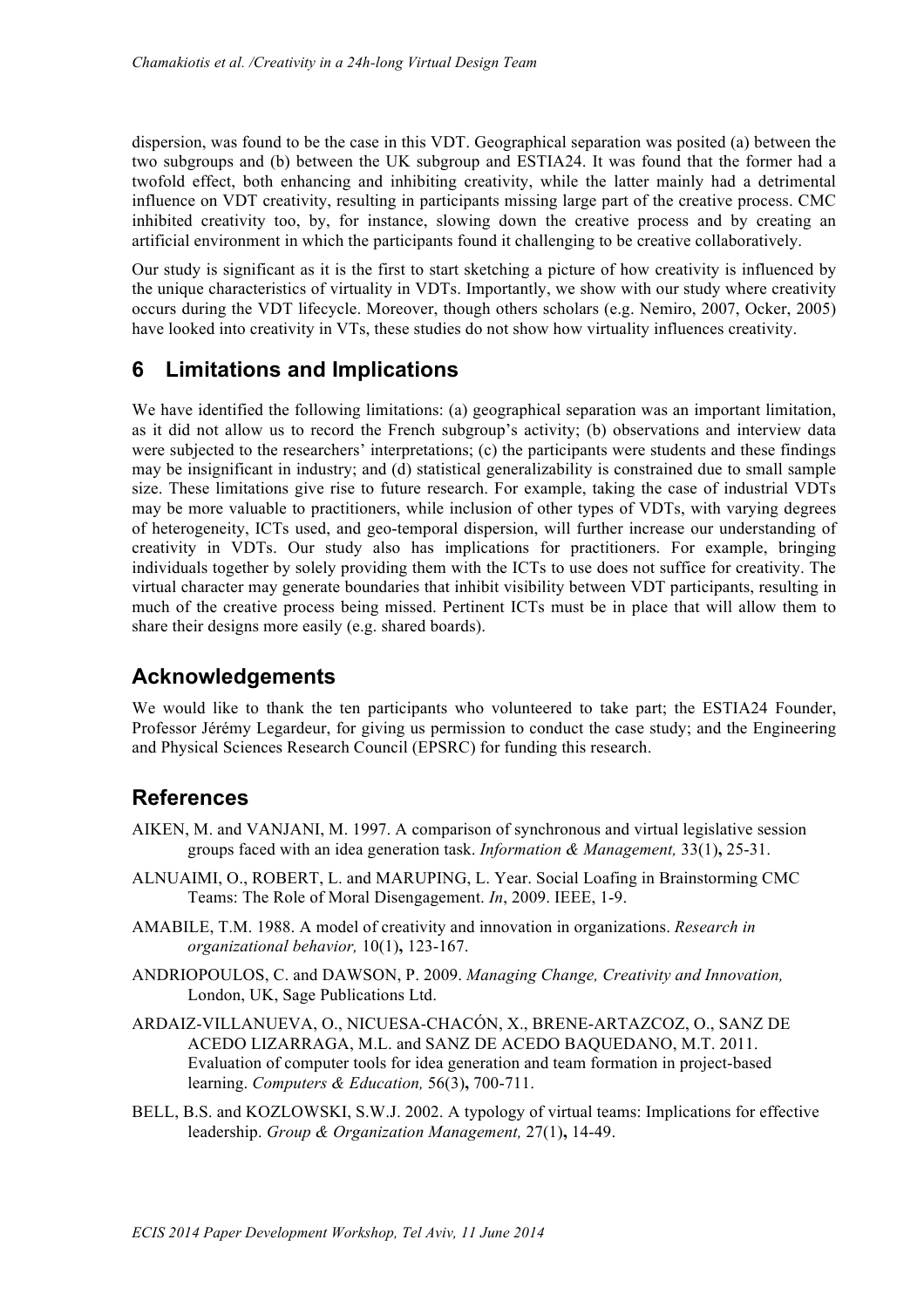- BHARADWAJ, S. and MENON, A. 2000. Making innovation happen in organizations: individual creativity mechanisms, organizational creativity mechanisms or both? *Journal of Product Innovation Management,* 17(6)**,** 424-434.
- CASCIO, W.F. 2000. Managing a virtual workplace. *The Academy of Management Executive (1993),* 14(3)**,** 81-90.
- CASCIO, W.F. and SHURYGAILO, S. 2003. E-leadership and virtual teams. *Organizational Dynamics,* 31(4)**,** 362-376.
- CHAMAKIOTIS, P., DEKONINCK, E.A. and PANTELI, N. 2013. Factors Influencing Creativity in Virtual Design Teams: An Interplay between Technology, Teams and Individuals. *Creativity and Innovation Management,* 22(3)**,** 265-279.
- CHANG, C.M. 2011. New organizational designs for promoting creativity: A case study of virtual teams with anonymity and structured interactions. *Journal of Engineering and Technology Management,* 28(4)**,** 268-282.
- CHEN, M.H. 2006. Understanding the benefits and detriments of conflict on team creativity process. *Creativity and Innovation Management,* 15(1)**,** 105-116.
- CLEAR, T. 2009. Researching Collaborative Technologies in Global Virtual Teams: Empirical Studies from an Interpretive Perspective. *Proceedings of Fourth IEEE International Conference on Global Software Engineering (ICGSE2009).* Limerick, Ireland: IEEE Computer Society.
- DENNIS, A.R. and KINNEY, S.T. 1998. Testing media richness theory in the new media: The effects of cues, feedback, and task equivocality. *Information Systems Research,* 9(256-274.
- DEROSA, D.M., HANTULA, D.A., KOCK, N. and D'ARCY, J. 2004. Trust and leadership in virtual teamwork: A media naturalness perspective. *Human Resource Management,* 43(2-3)**,** 219- 232.
- DEROSA, D.M., SMITH, C.L. and HANTULA, D.A. 2007. The medium matters: Mining the longpromised merit of group interaction in creative idea generation tasks in a meta-analysis of the electronic group brainstorming literature. *Computers in Human Behavior,* 23(3)**,** 1549-1581.
- DZINDOLET, M.T., PAULUS, P.B. and GLAZER, C. 2012. Brainstorming in Virtual Teams. *In:* SILVA, C. (ed.) *Online Research Methods in Urban and Planning Studies: Design and Outcomes.* Hershey, PA, USA: IGI Global.
- FAGAN, M.H. 2004. The influence of creative style and climate on software development team creativity: An exploratory study. *Journal of Computer Information Systems,* 44(3)**,** 73-80.
- GLIER, M.W., SCHMIDT, S.R., LINSEY, J.S. and MCADAMS, D.A. 2011. Distributed Ideation: Idea Generation in Distributed Capstone Engineering Design Teams. *International Journal of Engineering Education,* 27(6)**,** 1281-1294.
- GUILFORD, J.P. 1950. Creativity. *American Psychologist,* 5(9)**,** 444-454.
- HERTEL, G., GEISTER, S. and KONRADT, U. 2005. Managing virtual teams: A review of current empirical research. *Human Resource Management Review,* 15(1)**,** 69-95.
- JARVENPAA, S.L., KNOLL, K. and LEIDNER, D.E. 1998. Is anybody out there?: antecedents of trust in global virtual teams. *Journal of Management Information Systems,* 14(4)**,** 29-64.
- KAYWORTH, T.R. and LEIDNER, D.E. 2000. The global virtual manager: a prescription for success. *European Management Journal,* 18(2)**,** 183-194.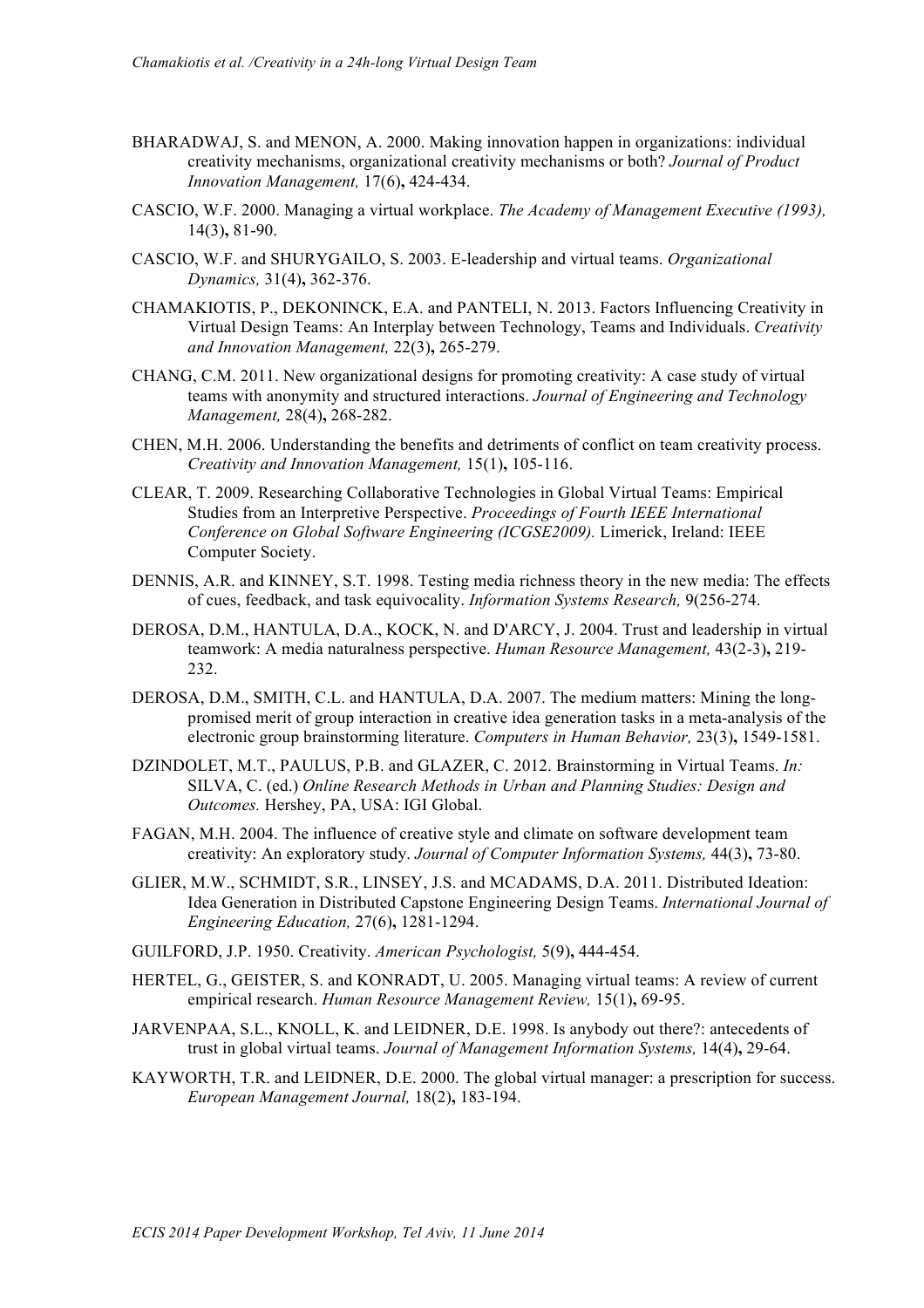- KERR, D.S. and MURTHY, U.S. 2004. Divergent and convergent idea generation in teams: A comparison of computer-mediated and face-to-face communication. *Group Decision and Negotiation,* 13(4)**,** 381-399.
- KRATZER, J., LEENDERS, R.T.A.J. and VAN ENGELEN, J.M.L. 2006. Managing creative team performance in virtual environments: an empirical study in 44 R&D teams. *Technovation,* 26(1)**,** 42-49.
- LILIEN, G.L., MORRISON, P.D., SEARLS, K., SONNACK, M. and VON HIPPEL, E. 2002. Performance assessment of the lead user idea-generation process for new product development. *Management Science,* 48(8)**,** 1042-1059.
- LIPNACK, J. and STAMPS, J. 1997. *Virtual Teams: Reaching Across Space, Time, and Organizations with Technology* New York, NY, John Wiley & Sons, Inc.
- LUBART, T.I. 2001. Models of the creative process: Past, present and future. *Creativity Research Journal,* 13(3)**,** 295-308.
- MAGADLEY, W. and BIRDI, K. 2009. Innovation labs: an examination into the use of physical spaces to enhance organizational creativity. *Creativity and Innovation Management,* 18(4)**,** 315-325.
- MARKUS, M.L. and ROBEY, D. 1988. Information technology and organizational change: causal structure in theory and research. *Management Science,* 34(5)**,** 583-598.
- MARTINS, L.L. and SHALLEY, C.E. 2011. Creativity in Virtual Work: Effects of Demographic Differences. *Small group research,* 42(5)**,** 536-561.
- MUMFORD, M.D., HUNTER, S.T., EUBANKS, D.L., BEDELL, K.E. and MURPHY, S.T. 2007. Developing leaders for creative efforts: A domain-based approach to leadership development. *Human Resource Management Review,* 17(4)**,** 402-417.
- MURTHY, U.S. 2009. Conducting Creativity Brainstorming Sessions in Small and Medium-Sized Enterprises Using Computer-Mediated Communication Tools. *Information Systems–Creativity and Innovation in Small and Medium-Sized Enterprises.* Springer.
- NEMIRO, J.E. 2002. The creative process in virtual teams. *Creativity Research Journal,* 14(1)**,** 69-83.
- NEMIRO, J.E. 2007. The Building Blocks for Creativity in Virtual Teams. *In:* MACGREGOR, S.P. & TORRES-CORONAS, T. (eds.) *Higher creativity for virtual teams: developing platforms for co-creation.* Hershey, PA: IGI Global
- NEWMAN, M. and ROBEY, D. 1992. A social process model of user-analyst relationships. *MIS quarterly,* 16(2)**,** 249-266.
- O'LEARY, M.B. and MORTENSEN, M. 2010. Go (con) figure: Subgroups, imbalance, and isolates in geographically dispersed teams. *Organization Science,* 21(1)**,** 115-131.
- OCKER, R.J. 2005. Influences on creativity in asynchronous virtual teams: a qualitative analysis of experimental teams. *IEEE Transactions on Professional Communication,* 48(1)**,** 22-39.
- OCKER, R.J., HUANG, H., BENBUNAN-FICH, R. and HILTZ, S.R. 2009. Leadership dynamics in partially distributed teams: An exploratory study of the effects of configuration and Distance. *Group Decision and Negotiation***,** 1-20.
- PANTELI, N. 2004a. Discursive articulations of presence in virtual organizing. *Information and Organization,* 14(1)**,** 59-81.
- PANTELI, N. 2004b. Situating Trust within Virtual Teams. *In:* REDDY, S. (ed.) *Virtual Teams: Contemporary Insights.* Hyderabad, India: ICFAI University Press.